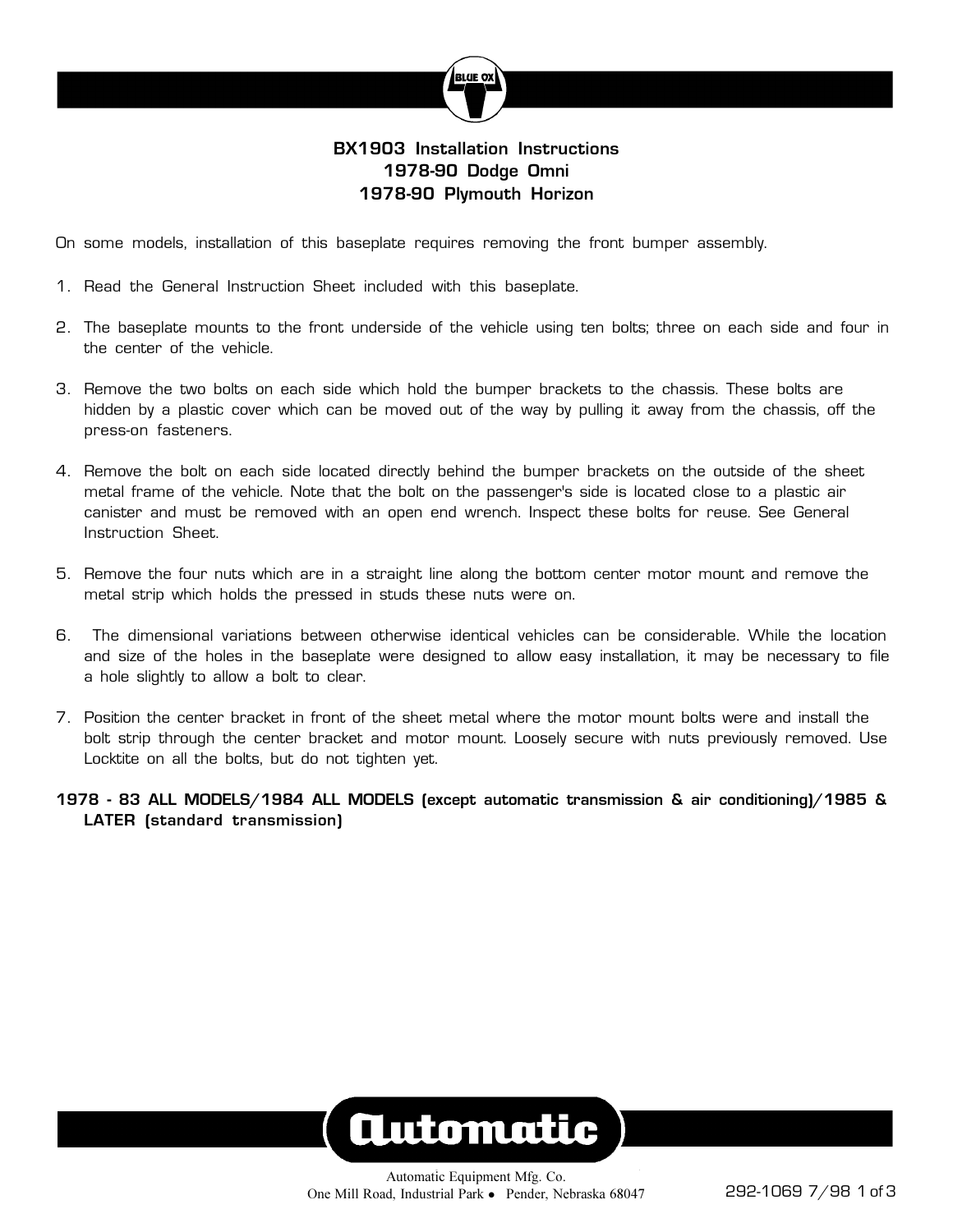8. Assemble the baseplate to the center bracket with its upper brackets in front of the bumper brackets. If the bumper brackets have short outward turned flanges on them, position a spacer plate between the bumper bracket and the baseplate upper bracket at each mounting hole. Hand start the 8mm bolts which are provided with lock washers and flat washers.

#### **1984 MODELS (automatic transmission & air conditioning)/1985 & LATER (automatic transmission)**

- 9. Pull the bumper assembly straight forward and out of the vehicle. Remove the two loose limiter brackets.
- 10. Assemble the baseplate to the center bracket with its upper brackets against the vehicle where the limiter brackets were.
- 11. Reinstall the bumper assembly and hand start the 8mm bolts which were previously removed.

#### **ALL MODELS**

- 12. Position the outer brackets and loosely secure to the vehicle with the bolts which were previously removed. Note that the outer bracket for the passenger's side is cleared away for the air canister.
- 13. Attach the outer brackets to the baseplate with the remaining  $1/2$ " bolts and lock washers which are provided.
- 14. When all bolts are started, snug them all up and then tighten them securely.
- 15. On models with a round tinnerman type fastener behind the bumper bracket, place a reinforcement bracket on the exposed threaded end of the outside bumper bracket bolt on both sides of the vehicle so that the bracket rests against the flat parts of the tinnerman type fastener. Install a flat washer, lock washer and nut as shown in the bolt sequence diagram and tighten securely. Other models with a square nut no not need reinforcement.
- 16. Reinstall plastic bumper bracket covers.
- 17. With all bolts properly installed, install the tow bar. Hold the tow bar in position with the tabs aligned inside the tabs of the baseplate and insert the pins. Slide the hairpin clip through the holes in the pins.
- 18. The dimensional variations between otherwise identical vehicles can be considerable. While the location and size of the holes in the baseplate were designed to allow easy installation, it may be necessary to file a hole slightly to allow a bolt to clear.
- 19. Install the tow bar and safety cables according to the instructions included in their packages.

20. Do not substitute other devices if the tow bar pin and clip are lost.

21. **DEALERS AND INSTALLERS:** BE CERTAIN THE USER RECEIVES THE INSTRUCTION SHEET.